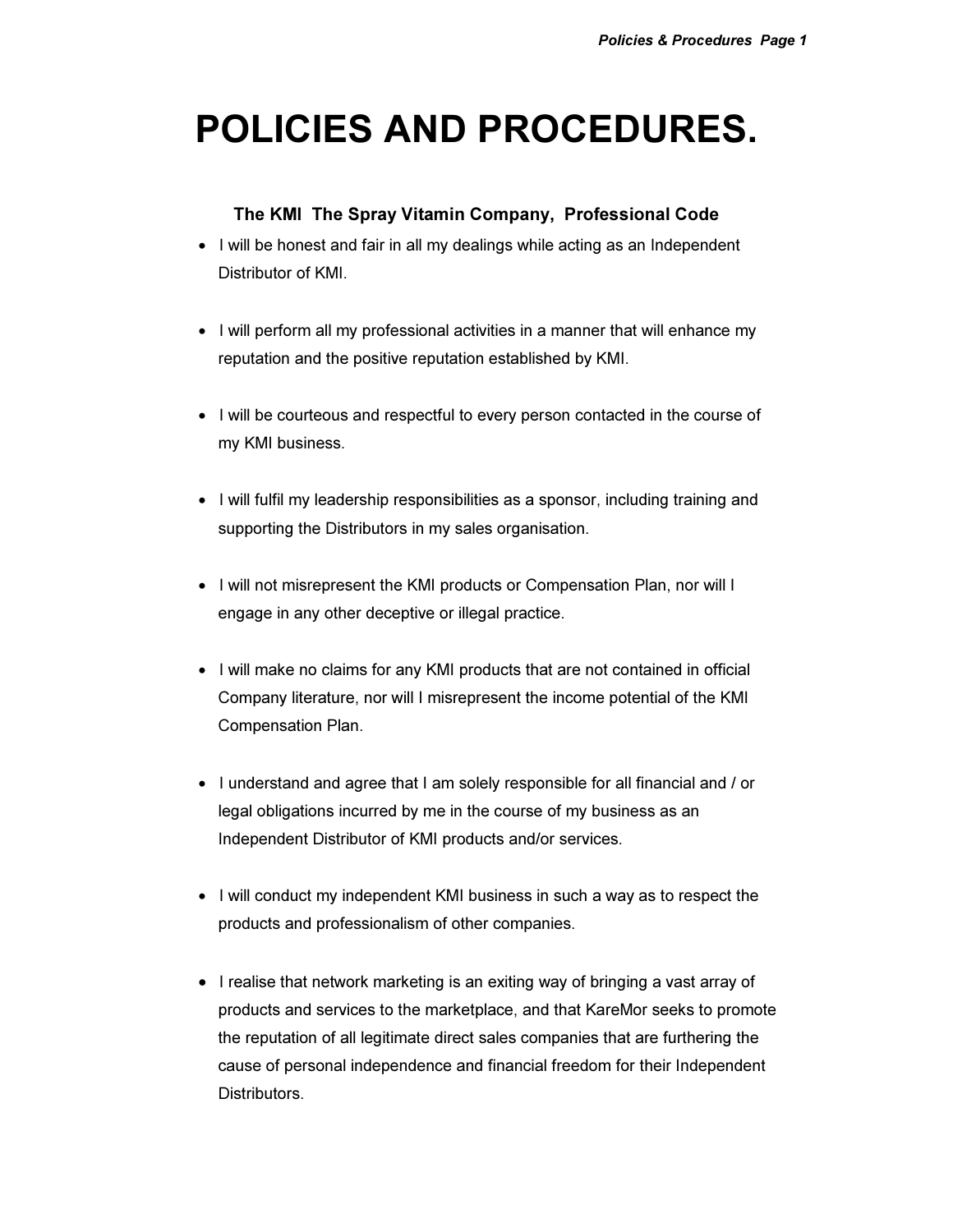#### POLICIES & PROCEDURES

#### 1. BASIC PRINCIPLES.

A Distributor is one who has completed a KMI The Spray Vitamin Company (hereinafter referred to as KMI, Karemor or the Company) Distributor Agreement Form and has been accepted by the Company as a Distributor.

The applicant has read and agrees to be bound by each term and condition of the KMI Independent Distributor Manual. Violation of said terms and/or conditions might result in the Distributor's termination.

Any Distributor who sponsors other Distributors must fulfil the obligation of performing a bona fide supervisory, distributing and selling function in the sale or delivery of product to the ultimate consumer and in the training of those sponsors. Distributors must have ongoing contact, communication, and management supervision which may include, but not limited to: newsletters, written correspondence, personal meetings, telephone contacts, voice mail, electronic mail, training sessions, accompanying individuals to company Bom's and trainings and sharing genealogy information with those sponsored. Failure to not fulfil this obligation may result in termination.

The Company reserves the right to decline any Distributor Agreement Form.

# 2. ELIGIBILITY TO BECOME A DISTRIBUTOR.

*A. How*: A new Applicant submits a Distributor Agreement Form along with the annual accounting/data-processing fee. Upon acceptance, the Company provides them their own Distributor Manual containing all the information to make their business a success!

Your renewal membership fee is renewable each year for a nominal amount.

*B. Who:* All Distributors must be of legal age in the state, country or area in which they distribute KMI products.

## *C. Distributor Identification:*

All Distributors are required to have an ID number and have it on file with KMI. If the Distributor desires to use a number other than an ID number KMI must have his or her completed Privacy Request Application form on file. KMI will identify the Distributor by the number in all transactions with KMI.

#### *D. Special Relationships*

*1.* Within Families: Husbands, wives and dependant children desiring a distributorship, must be in the same distributorship entity, unless two previously existing distributors marry and each continues their own distributorship.

*2.* Corporation / Partnerships: A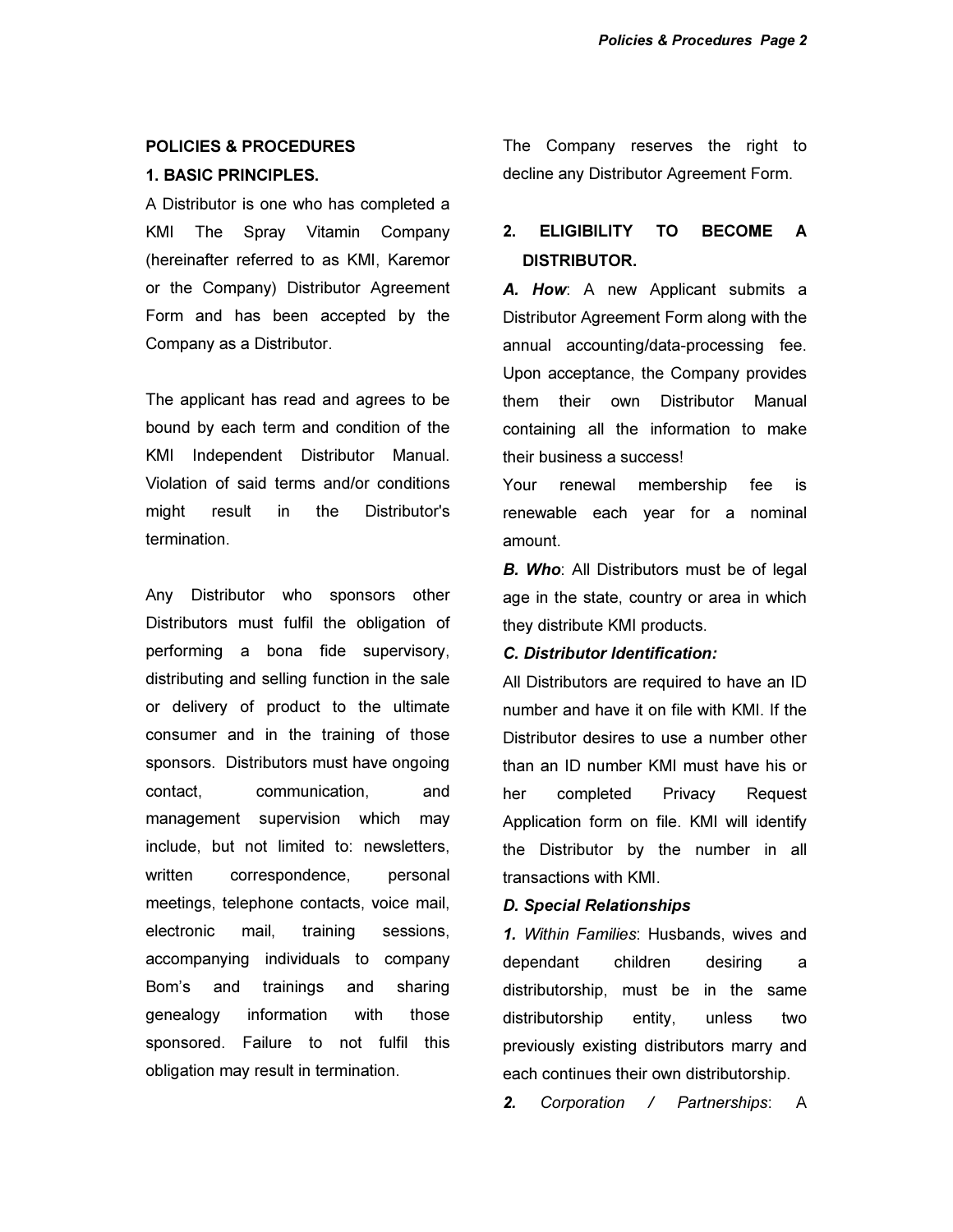partnership or corporation may become a Distributor. However, no individual may participate in more than one (1) distributorship in any form. A Distributor may change status under the same sponsor from individual to partnership or corporation or form a partnership to a corporation with proper and complete documentation.

To form a new Distributor position as a partnership or corporation or to change status to one of these forms of business, you must request a partnership/corporation form from KMI's Director of Distribution affairs. This form must be submitted detailing all partners' stockholders, officers, or directors in the partnership or corporation.

The partner or the officer who submits the form must be authorised to enter binding contracts on behalf of the partnership or corporation. In addition, by submitting the partnership/corporation form, you certify that no person with an interest in the business has had an interest in a distributorship within twelve (12) months of the submission of the form (unless it is the continuation of an existing distributorship changing its form of doing business)

*E. Assumed Names*: A person or entity may apply under a legally registered assumed name, provided the application includes the signatures of all persons acting under or holding an interest in the assumed name.

# 3. CHANGES IN DISTRIBUTORSHIP **STATUS**

*A. Death:* Upon death or incapacity of the Distributor, his or her rights to bonuses and marketing position, together with Distributor responsibilities, shall surpass to his successor's interest upon written application and approval by KMI. The successor Distributor must fulfil all responsibilities of the Distributorship. The successor shall thereafter be entitled to all rights and subject to all obligations of any other Distributor.

*B. Divorce*: Should a married couple become divorced, they must notify KMI as to who will assume responsibility for the distributorship? Furthermore, a certified copy of the appropriate divorce document must be delivered to KMI.

*C. Sale or Transfer*: No Distributor may sell, assign, or otherwise transfer his or her Distributor entry (or rights) except as follows:

*C.1* The Distributor's sponsor (or, if the sponsor is not active, the first active distributorship in the Distributor's upline) shall have a right of first refusal. Thus a Distributor who is contemplating the transfer of a Distributor entity must first offer that Distributor entity to his or her sponsor in writing, on the same terms. The Sponsor shall have ten (10) business days to match those terms. If he or she fails to do so within ten (10) business days, the distributor may complete the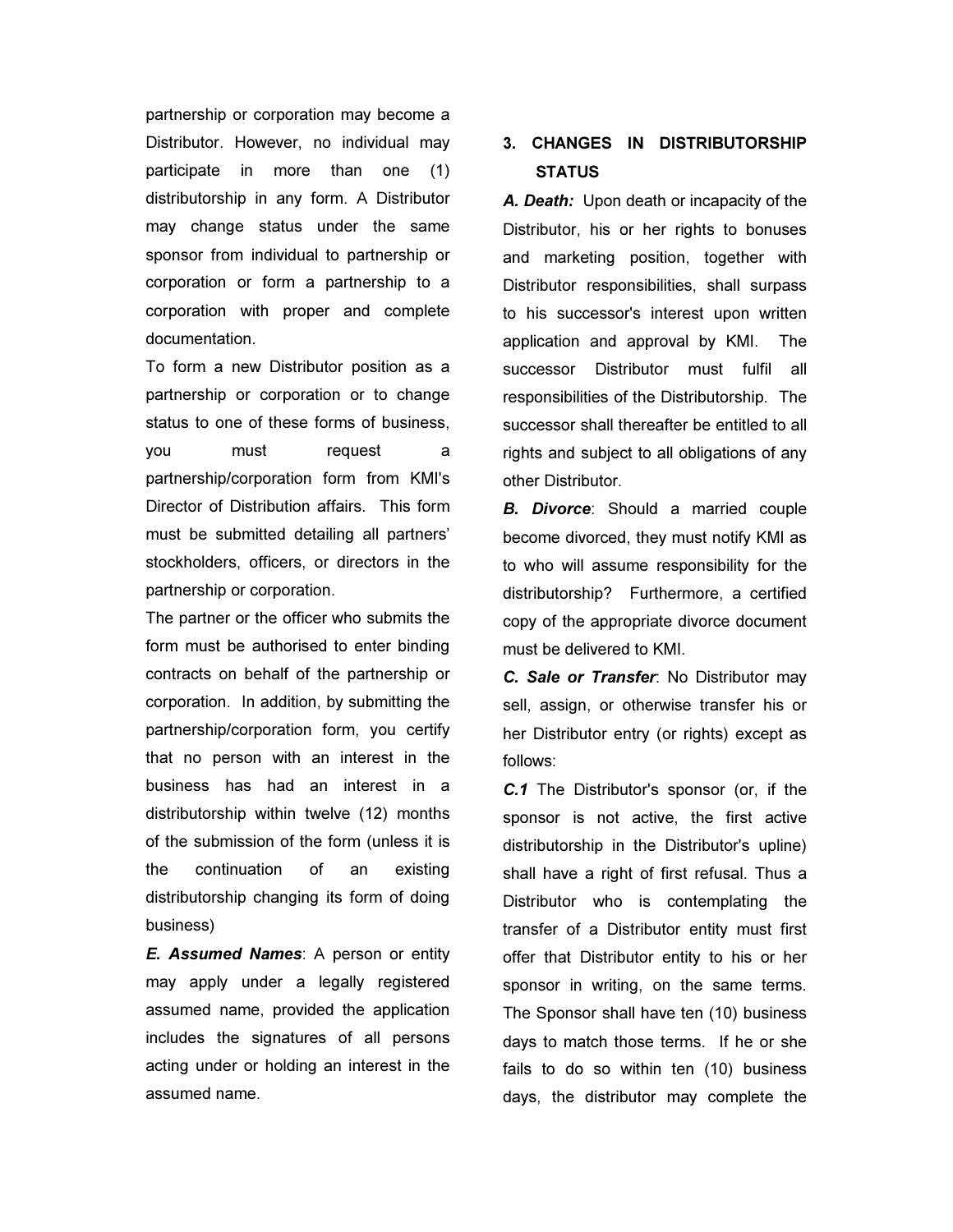contemplated sale. A Sponsor who matches the specific terms shall be entitled to purchase the Distributor's entity. An active distributorship is defined as any distributorship that has placed an order or sponsored a new Distributor within the preceding six (6) week period.

*C.2* No sale, assignment, or transfer of any Distributor entity (or rights) shall be effective without the prior written approval of KMI. The Distributor must submit to KMI a notarised notification of denial from his or her first active upline Sponsor. KMI reserves the right to review any documents of sale or transfer and to verify that the sponsor's right of first refusal has been honoured.

*D. Changing Sponsors*: Changing sponsors are rarely permitted and are actively discouraged. Maintaining the integrity of sponsorship is absolutely mandatory for the success of the overall organisation.

*D.1* Transfers of this type will generally be approved under three (3) circumstances only:

- In the case of unethical sponsoring by the original Sponsor. In such cases, the Company will be the final authority.
- With the written approval of the immediate six (6) upline Sponsors.
- Resigning from the Company entirely and waiting six (6)

months to reapply under the new Sponsor.

*D.2* In cases of unethical sponsoring, the individual may be transferred with any downline intact: in all other events, the individual alone is transferred without any downline distributors being removed from the original line of sponsorship. A service fee will be levied for each assessed sponsorship change.

E. *Adding/Deleting A Distributor*: A distributor must request and submit a letter to KMI's Distributor affairs Department requesting the addition or deletion. This letter must be signed and notarised.

## 4. RIGHTS GRANTED

KMI hereby grants to the Distributor a non-exclusive right upon the terms and conditions contained in the Agreement to purchase KMI's products.

## 5. RENEWAL OF DISTRIBUTORSHIP

The term of this agreement is one year. A nominal renewal fee will be due on your anniversary date each year. All Distributors who do not renew their KMI Distributorship entities by the required deadline thereby voluntarily terminate their Distributor relationship with KMI and will consequently forfeit all sponsorship rights, position earned, and corresponding compensation.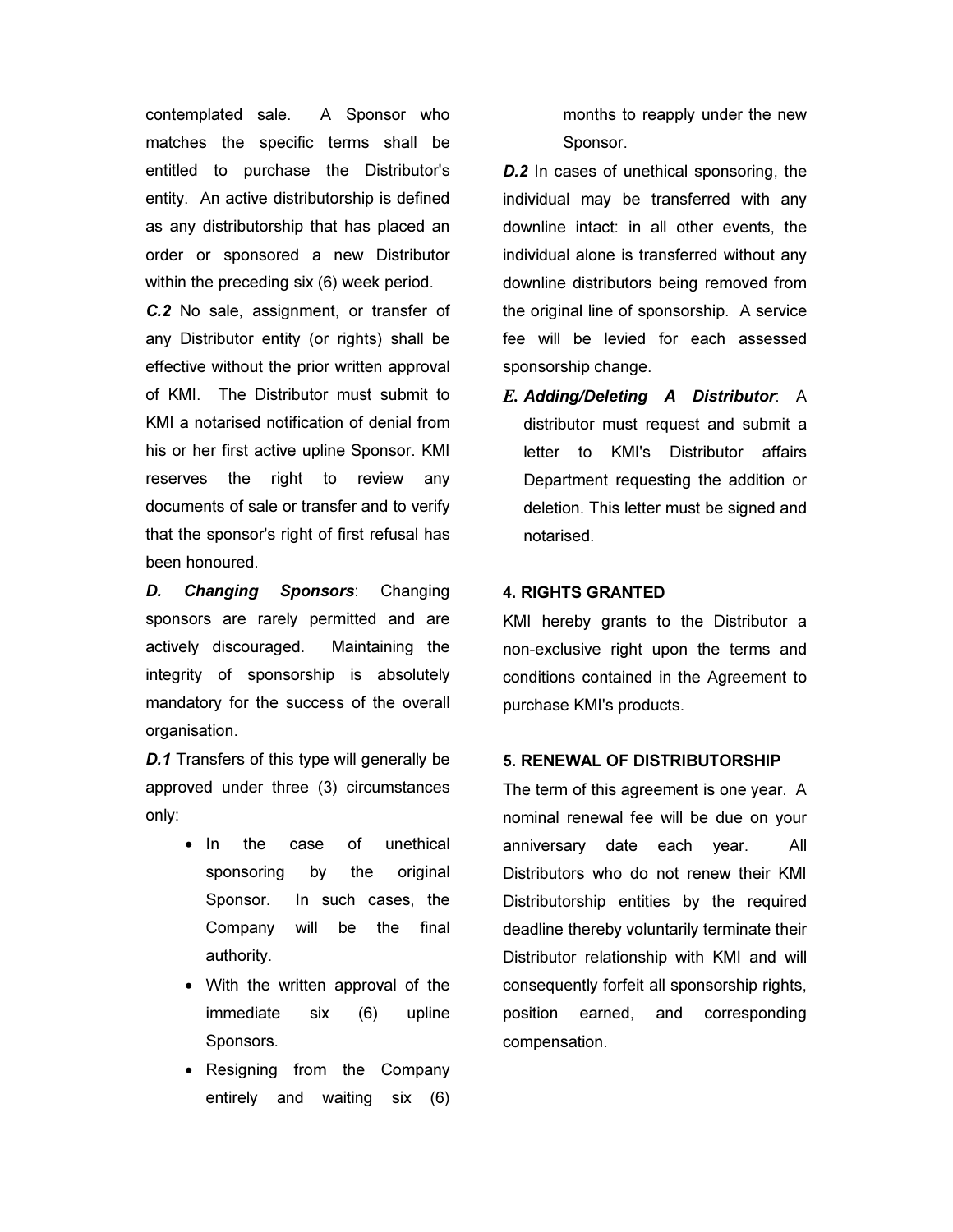# 6. INDEPENDENT BUSINESS RELATIONSHIP

*A.* All Distributors are Independent Distributors with KMI. They are not franchisees, joint ventures, partners, or employees of KMI. Distributors are strictly prohibited from stating or implying, either verbally or in writing, that they are franchisees, joint ventures, partners or employees of KMI. Distributors have no authority to bind KMI to any obligation.

*B.* Each and every Distributor agrees to indemnify and hold harmless KMI, its officers, agents and directors against any claim, demand, liability, loss, cost, or expense, including but not limited to attorney's fees, arising or alleged to arise in connection with the Distributor or any other Distributor's KMI business. KMI and its affiliated companies agree to hold Distributors harmless from any liabilities as to questions of product quality.

*C.* Each Distributor is encouraged to set up his or her own hours and to determine his/her own methods of sale, so long as he/she complies with KMI Policies and Procedures.

# 7. REPRESENTATIONS MADE BY **DISTRIBUTOR**

No false or misleading income projections, including those based solely on mathematical projections without regard to probable sales success, may be made to prospective Distributors. The KMI Compensation Plan and its potential income are highly attractive in reality without resorting to artificial or unrealistic projections.

## 8. TAXES

Distributors will not be treated as employees, franchisees, joint ventures, or partners with respect to the Internal Revenue Code or any other local statute, ordinance, rule, or regulation. All Distributors are responsible for paying local, state and provincial taxes due on earnings from commissions generated as a Distributor of Company Products.

# 9. VAT

Distributors are reminded that if their turnover exceeds the set limit, in any financial year, they are obliged according to the Receiver of Revenue, to register as VAT vendors.

## 10. SPONSORING POLICY

*A.* A Distributor is compensated only for the generation of business volume, not for sponsoring new Distributors into the program.

*B.* All active Distributors have the right to sponsor new Distributors. In addition, every person has the ultimate right to choose his/her Sponsor. If two Distributors should claim to be the Sponsor of the new Distributor, the Company shall regard the first application received by KMI's Corporate Home Office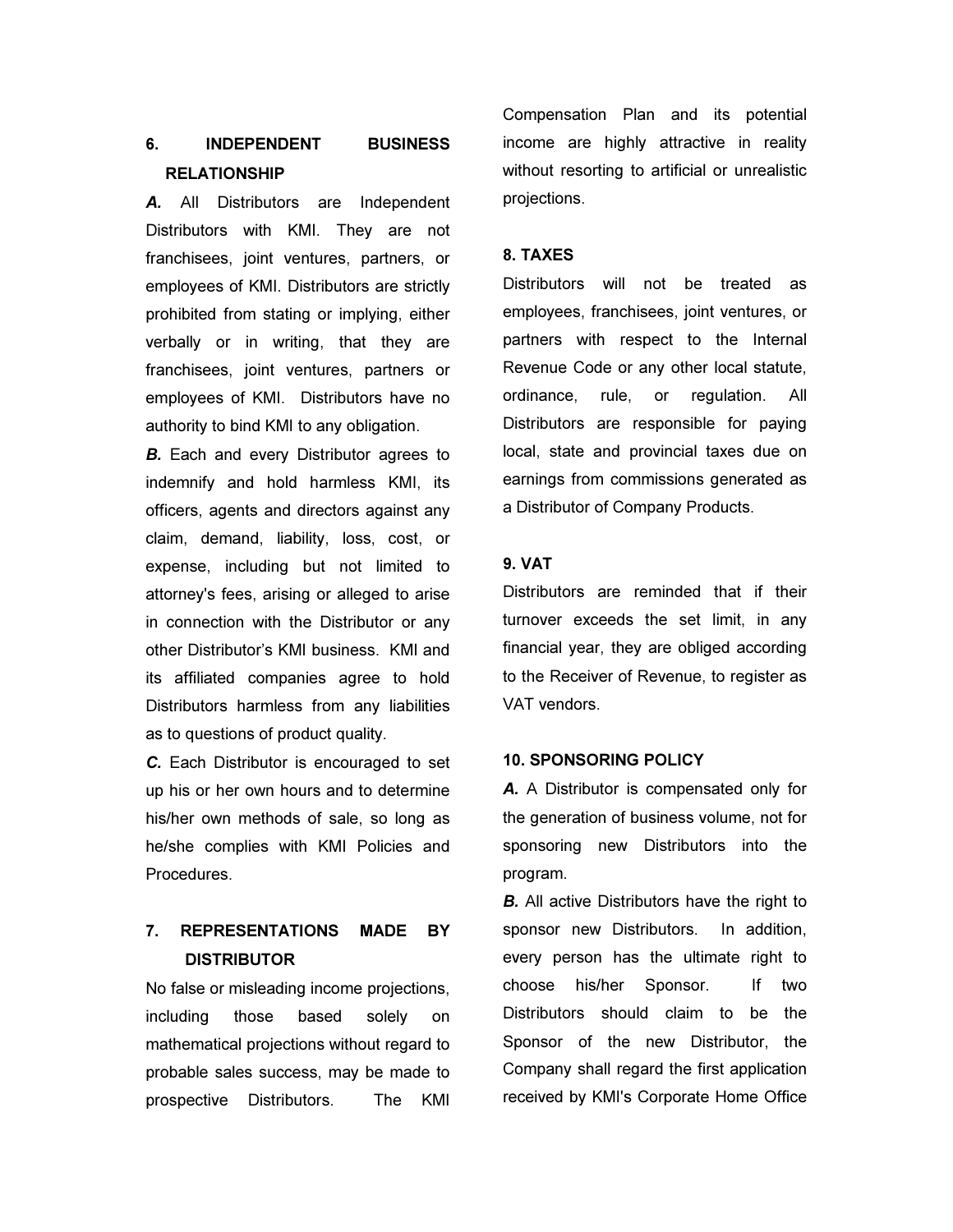as controlling.

*C.* Distributors who sponsor new Distributors are required to ensure they are properly trained with respect to KMI's product lines. Policies and procedures, Compensation Plan, sound business practices and sales strategies. Specifically, a Sponsor's training responsibilities include;

- 1. Spending as much time with a new Distributor as required to introduce him or her to the KMI product lines, Compensation Plan and Policies and Procedures.
- 2. Training new Distributors to correctly complete a sale, including how to fill out the order form.
- 3. Initiating periodic contacts for the purpose of training and motivating new Distributors. New Distributors outside the Sponsor's area should be supported by frequent mail and telephone contact.

#### 11. INVENTORY

KMI encourages each Independent Distributor to keep accurate sales records. The program is based upon retail sales to the ultimate consumers; therefore, all forms of stockpiling or inventory and or front-end loading are prohibited. KMI recognises that Distributors may wish to purchase products in reasonable amounts for their own personal use. However, KMI

strictly prohibits the purchase of products in unreasonable amounts solely for the purpose of qualification or advancement in the Compensation Plan.

A Distributor's initial order cannot exceed 100 units without prior approval by KMI.

## 12. SEVENTY PERCENT (70%) RULE

With each order, whether in writing, by telephone or facsimile (fax), every Distributor certifies that he or she has sold at least 70% of all prior orders. A sale for purposes of this rule may include a purchase for personal or family use that is not made for purposes of qualification or advancement. From time to time, the Company will require from its Distributors (in writing), a statement of Compliance with the 70% inventory rule and/or copies of all retail sales receipts for a period of time not to exceed 18 months in duration.

#### 13. SALES RECEIPTS

Every Distributor is responsible for ensuring that copies of retail sales receipts are collected and maintained. Evidence of fulfilment of this requirement must be sent to the Company upon request, or as required in the Compensation Plan.

## 14. PAYMENT OF BONUSES

*A.* Commissions, bonuses, override and achievement levels are calculated on a calendar month basis. However, where the last day of the calendar month falls on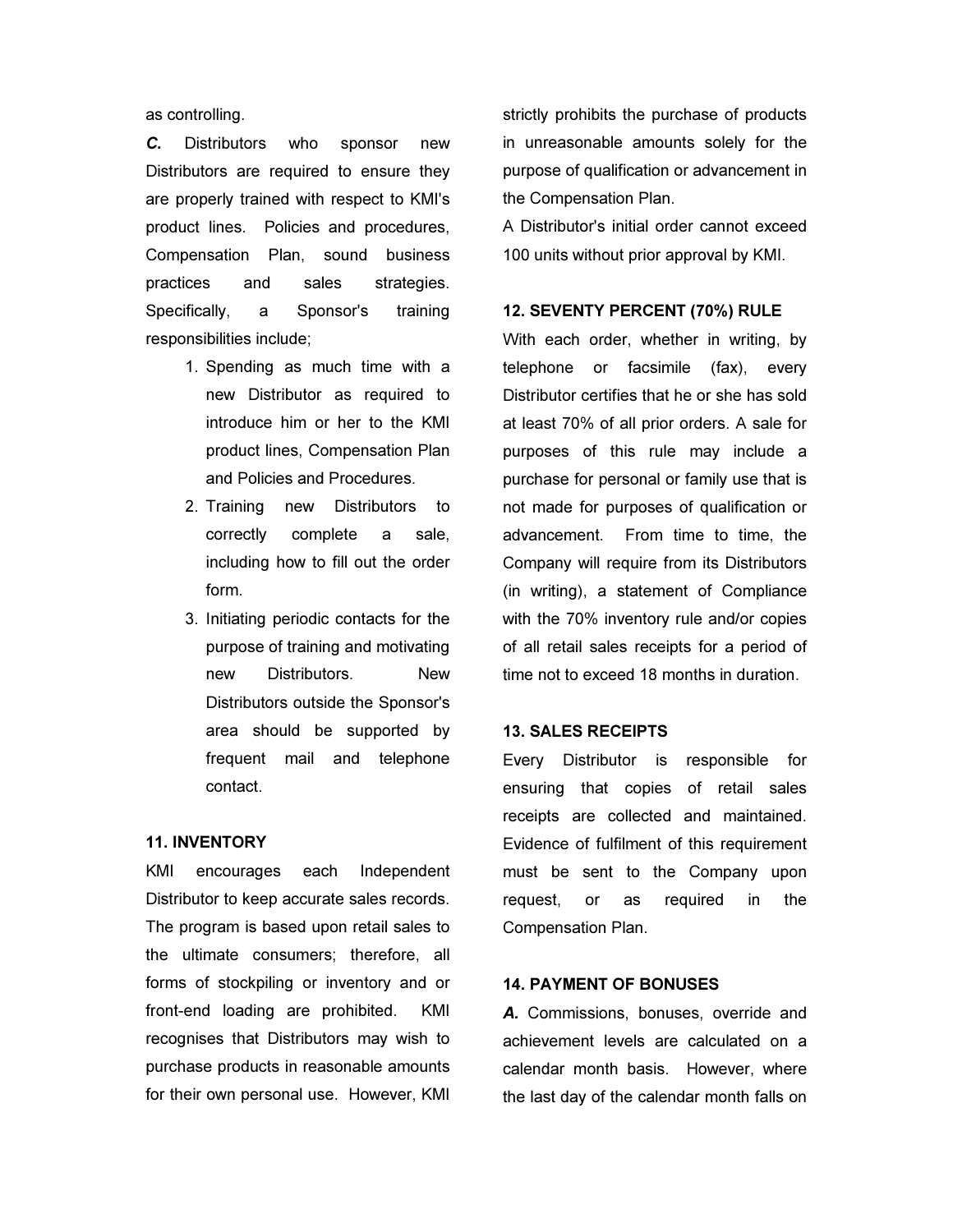a weekend or legal holiday, the next regular business day shall be considered the last day of that calendar month. The first day of a calendar month is the next day from the preceding calendar month.

*B.* Commission, bonus and override cheques are paid on the  $30<sup>th</sup>$  of the month following the month in which those commissions and overrides were earned. For example, commissions and overrides earned during the month of August are paid on September 30<sup>th</sup>. An adjusted rebate run is conducted on the 10th

Of the following month to account for discrepancies which still may be pending from the previous month.

*C.* The Downline Printout Report should be reviewed immediately by the Distributor and any discrepancies must be reported, in writing, within thirty (30) days. In the event you fail to do so, it will be presumed that you agree with the corrected, accuracy and fairness of the statement rendered to you.

## 15. DISPLAY AND USE OF NAME

*A. Advertising*: The name of KMI and the name of all KMI products are the trademark of KMI International, Inc. and Mayor Pharmaceutical Laboratories. Only KMI is authorised to produce and market products and literature under these trademarks. Use of the KMI name on any item not produced by KMI is prohibited, except in the manner described below:

• Distributor's Name

• Independent Distributor of KMI International, Inc. of South Africa

## *B. Literature and Sales Aids:*

Independent Distributors may use only the official Company literature in promoting KMI products and/or the KMI Compensation Plan. Distributors shall not reproduce KMI literature and/or sales aids without prior written consent from KareMor.

*C. Print Advertising*: KMI Distributors shall not advertise KMI products and/or compensation plans except as specifically approved by KMI. Distributors agree to make no false or fraudulent representation about KMI, the products, the Compensation Plan or income potential. No claims as to therapeutic or curative properties about the products may be made except those officially approved in writing by KMI or as contained in the official KMI literature. No changes are allowed to Company provided advertising copy or design. No person shall use the KMI name, logos, trademarks or copyrighted materials in any advertising not produced by KMI without the permission from KMI. However, a Distributor may list in the phone directory his or her name proceeded by "KMI Independent Distributor". Any independent advertising a Distributor wishes to promote must be received by mail or fax in the Home Office at least two weeks prior to media's deadline. Distributors shall not print or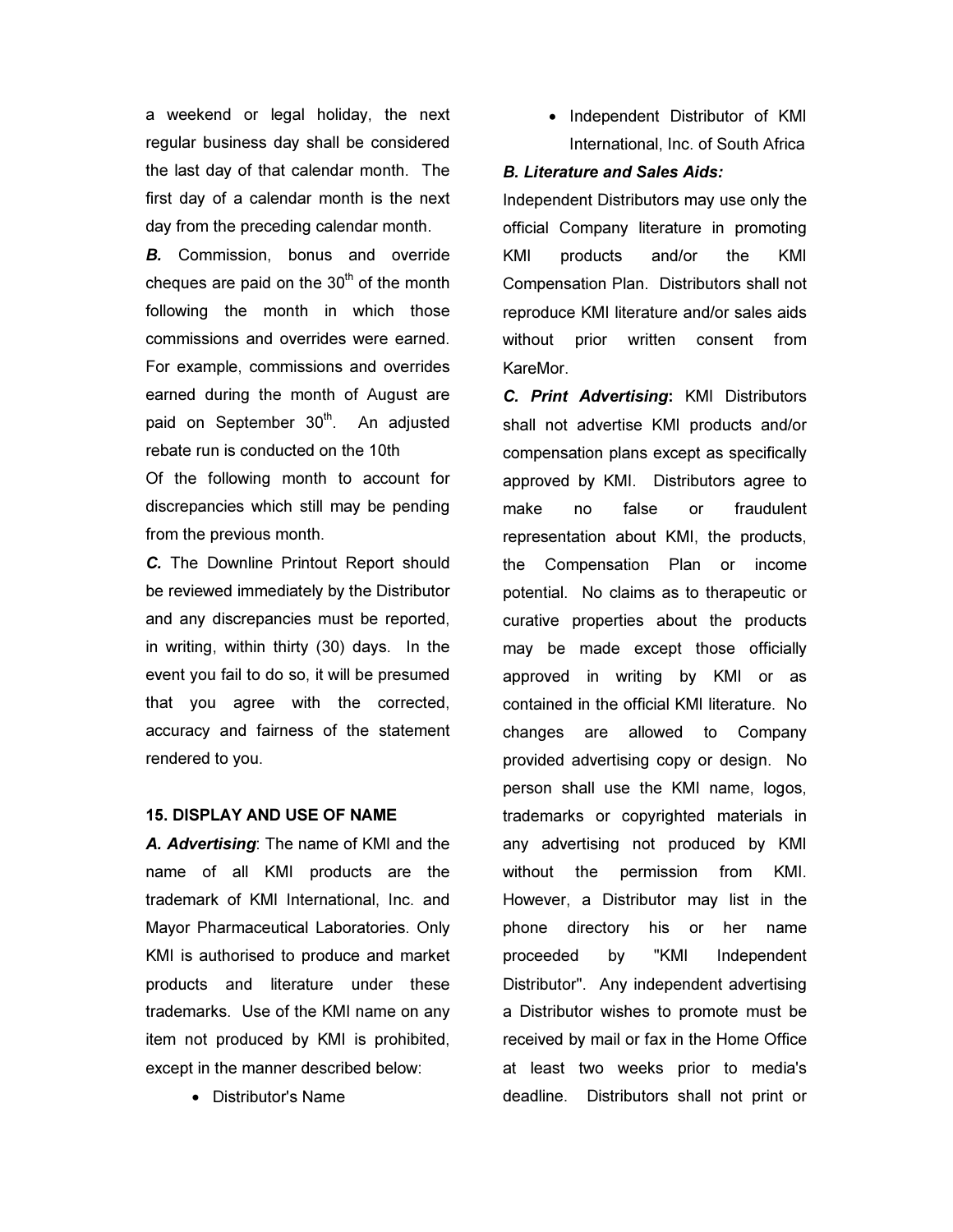have printed promotion materials pertaining to KMI or KMI products without prior approval and on condition that the Distributor grants back to KMI the sole licensing under any copyright which the Distributor may have in such works. The Distributor will not disseminate or furnish any such materials to any other person or firm, normal KMI Distributor activities excluded.

*D. Business Cards and Stationary*: Any printed materials, including business cards and stationary, must be approved by the Company in advance. Criteria for approving these materials will include a judgement regarding the quality of materials as well as properly setting forth the independent status of the Distributor.

*E. Media*: With increasing public awareness about KMI, distributors may be contacted by the media. When this happens, contact the KMI Marketing Department immediately. Distributors are prohibited from using radio, television, cable television advertising or public appearances to publicise KMI or its products except with the express written approval of KMI.

No Distributor is authorised to make any statements or comments to the media with reference to any or all of KMI's officers, products or procedures beyond, that which is approved by KMI. This policy is to assure accuracy and a consistent public image. Any variation of this policy or violation thereof is grounds for

immediate termination. No media advertising is authorised without prior written approval from KMI, with the exception of blind ads (ads discussed in the next section). This policy is to assure accuracy and a consistent public image.

*F. Blind Ads*: As Independent Distributors of KMI, you are allowed to promote your business in any legal manner, and may advertise without approval of KMI by using "blind ads." Blind ads are any written, video or audio advertisements that do not use KMI's names, trademarks or display KMI's products.

*G. Telephone Solicitation*: The use of the KMI name or copyrights may not be made with automatic calling devices or "boiler room" operations either to solicit Distributors or retail customers.

*H. Telephone Answering*: A Distributor shall not answer the telephone "

"KMI International Inc." or initially respond to the caller in any manner that gives the impression that the caller has reached the KMI's corporate office.

*I. Telephone Listing*: The approved telephone listing for all telephone publications are as follows: " KMI Independent Distributor" or "Independent Distributor" followed by the Distributor's name address and telephone number.

*J. Labelling and Packaging*: Distributors may not repackage KMI products in any way. Federal and state laws expressly forbid this practice.

*K. Trade Shows*: Distributors can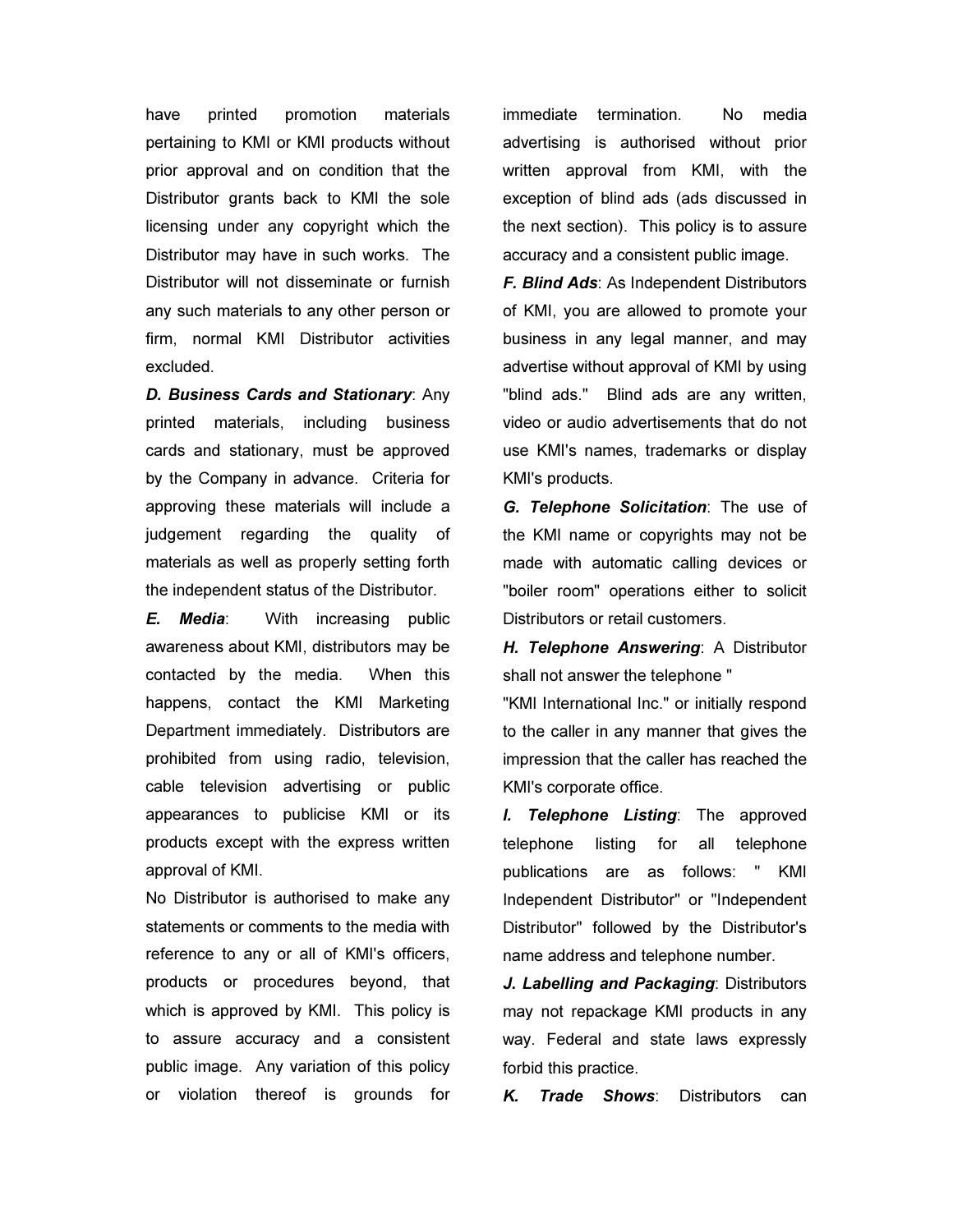promote KMI products at fairs and Trade Shows on condition the products are not shown or displayed with any other nutritional products, which are sold via multilevel marketing.

*L. Retail Outlets*: KMI's products and promotional items may not be sold, inventoried or displayed for public (casual foot traffic) view in any retail outlet. However, " appointment only" businesses may display KMI products and promotional items only in a manner, which is visible exclusively to clientele inside the place of business. For clarity, here are some examples of retail outlets which KMI products and promotional items definitely may not be displayed or sold:

- Supermarkets
- Drug stores
- Department stores
- Swap meets or flea markets
- Shopping mall booths or kiosks (temporary or permanent)

This policy, however, does not prevent a retail storeowner from being a KMI Distributor.

# 16. CHANGES IN DISTRIBUTION POLICY

KMI expressly reserves the right to alter or amend product prices, Distributor Policies and Procedures and the Compensation Plan. Upon notification, any such amendments are automatically incorporated as part of the agreement between KMI and its Distributors.

#### 17. CONFLICT OF INTEREST

Distributors are not restricted from selling other company's products. However, promotion of other networking programs among KareMor Distributors beyond one's personally sponsored Distributors is strictly prohibited and may result in termination.

# 18. CANCELLATION, RESIGNATION & TERMINATION.

*A. Voluntary Cancellation*: A Distributor may voluntarily terminate his or her Distributor status at any time by sending written notice to KMI (no faxes accepted). Voluntary termination is effective upon receipt of such notice by KMI corporate office. Notification of the termination may be forwarded to affected parties. A voluntarily terminated Distributor may not reapply to KMI for a period of twelve (12) months, and must resubmit the application form with fee.

*B. Involuntary Cancellation*: KMI reserves the right to terminate any Distributor who violates the terms of the Distributor Application and agreement, KMI's Policies and Procedures or for any other just cause. Involuntary termination is effective when mailed by certified mail to the Distributor's current address as shown on KMI corporate records, or when the Distributor receives actual notice, whichever occurs first. An involuntarily terminated Distributor may not reapply to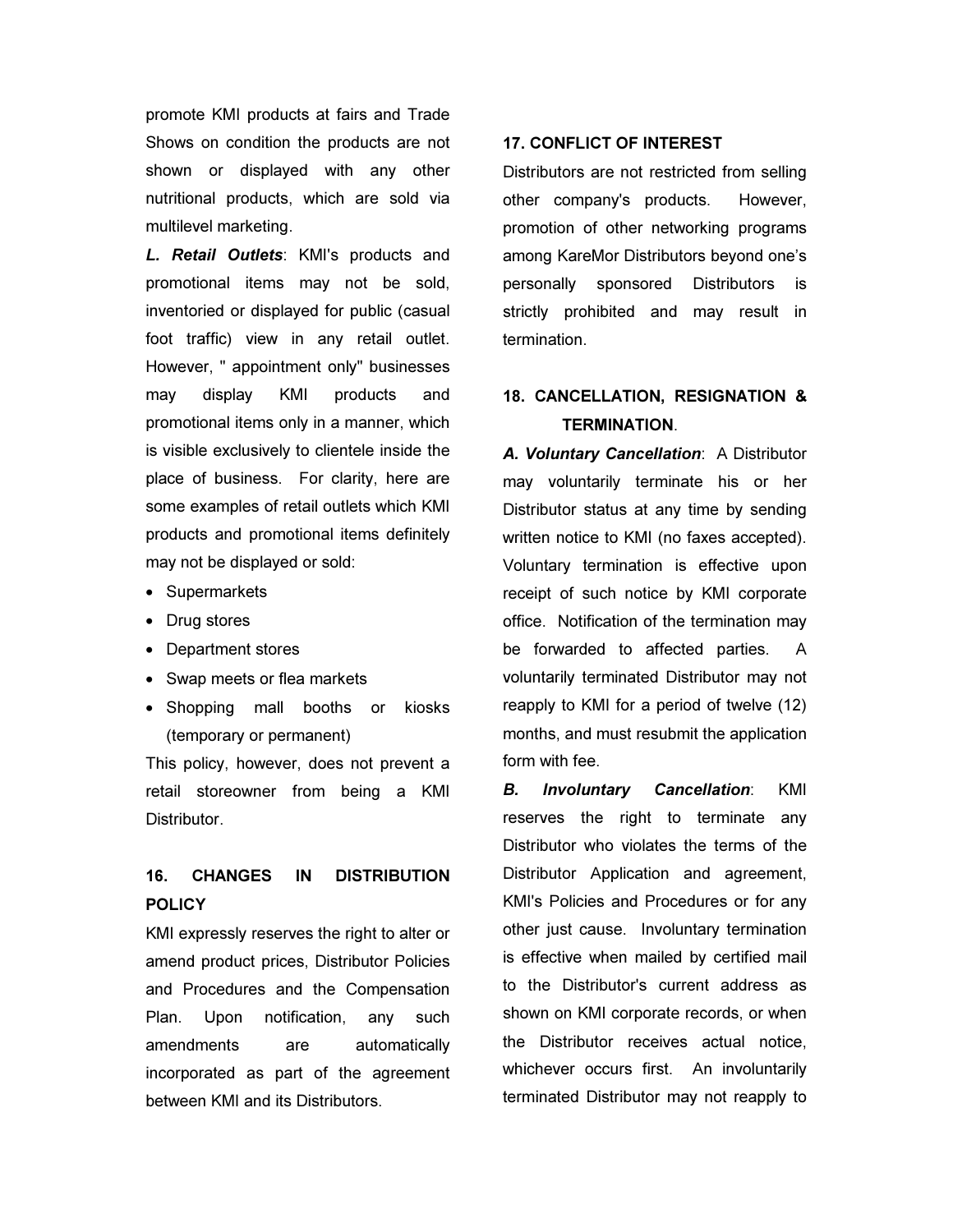KMI for a period of (1) one-year.

*C. Appeal*: A terminated Distributor may appeal the termination by submitting a letter of appeal. This states the grounds of the appeal. The Company must receive this letter within (15) days of the date of the mailing of the Company's termination notice. If the Company has not received a letter of appeal by that deadline, the termination shall automatically become final. If the Distributor files a timely appeal, the appeal will be reviewed and the termination will be reconsidered by an impartial appeals panel and the Distributor will be notified of the panel's decision. The decision of the panel shall be final and subject to no further review. The Distributor must appeal to the panel prior to taking legal action regarding the termination. If the appeal is denied, the termination shall remain in effect as of the date of the Company's original termination notice.

*D. Effect Of Termination*: Voluntary or involuntary termination results in the Distributor's loss of the rights to his or her downline organisation and his or her status. The downline organisation then moves up to the next active Sponsor in the terminating Distributor's downline and remains there whether or not the terminated or terminating Distributor subsequently renders the Compensation Plan, unless he or she has successfully appealed an involuntary termination. The

terminated Distributor agrees to immediately cease representing him or herself as a Distributor. Any remaining commissions will be held for six (6) months in anticipation of charge backs.

#### 19. COMPANY RETURN POLICY

A. KMI Distributors are required to offer a seven (7) day 100 percent unconditional money-back guarantee to all retail customers, excluding shipping charges. Every KMI Distributor is responsible for honouring this guarantee.

If a retail customer is dissatisfied with any KMI product for any reason he or she may return that product to the distributor from whom it was purchased within thirty (30) days for either a replacement or a full refund of the purchase price, excluding shipping charges.

#### 20. COMPANY BUY BACK POLICY

A Distributor who terminates his or her participation in the Compensation Plan may return all unopened marketable inventory which was purchased during the seven (7) day period prior to the termination (other regulations may apply). KMI will refund to the Distributor 80% of the wholesale price, less any appropriate set-offs and legal claims.

*A.* A written request must be submitted, stating the reason for the termination, the reason for the return of the product and accompanied by the proof of payment and a copy of the Product Order Form or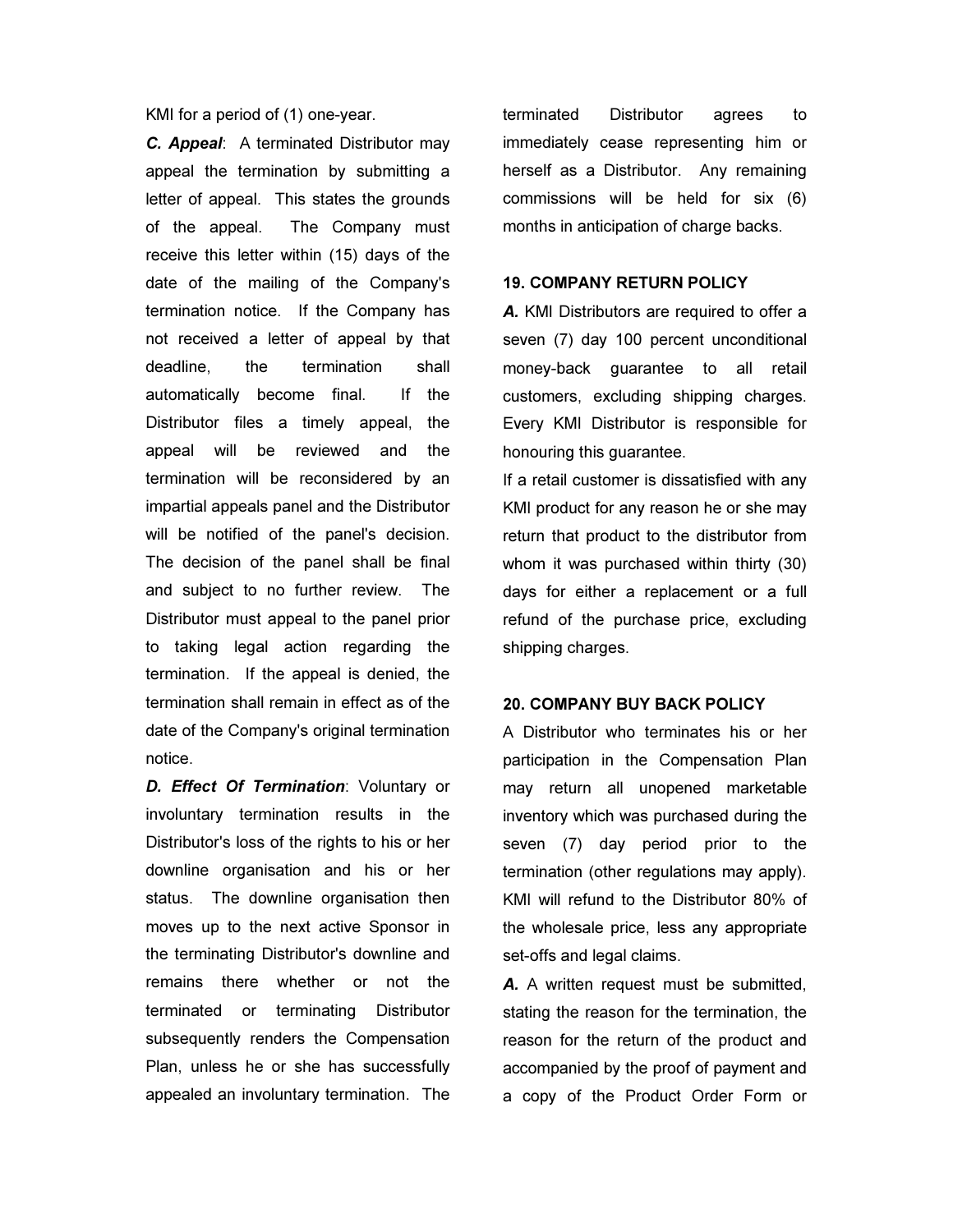packing slip. Products returned without prior authorisation will be returned to the distributor.

*B.* KMI will instruct the Distributor where to ship the product for inventory and verification, and provide the Distributor with returned goods authorisation packing slip and shipping labels. Upon receipt and inspection of the product, KMI will make refund payments; if the product is not in resalable condition, they will be returned to the Distributor, with shipment C.O.D.

*C.* KMI will not accept returns of any product previously certified as sold under the 70% rule.

*D.* No refunds will be allowed on sales material or on annual accounting /data processing fee.

#### 21. LEAD ASSIGNMENT POLICY

KMI's staff is available to speak with all prospects who contact the Corporate Office and attempts to connect each prospect with a Distributor as soon as possible. If the prospect is familiar with a Distributor in his/her area or is currently being serviced by a KMI Distributor, the Corporate Office will recommend that the prospect continue contacting this Distributor for product or as a sponsor. However, if the prospect is not familiar with a Distributor, KMI refers to them as "unsolicited". Unsolicited leads are dispersed to Distributors only after an investigation of the lead origination has been conducted.

*A.* The official KMI Lead Distribution System is fair and is structured to reward the active Distributor. A Distributor shall be considered for leads on these qualifications:

- 1. Leadership position as well as Personal Sales Volume within the past 60 days.
- 2. Sponsored one or more new distributors within the past 60 days.
- 3. Lives within 2 hours of the prospect by car. When several Distributors qualify equally under the above requirements, then leads will be rotated and /or divided equally. If there is not a qualified Distributor within 2 hours of the prospect, the search will expand to adjoining states and regions.

**B.** KMI reserves the right to make a final judgement with respect to distribution or retention of leads.

## 22. GENERAL PROVISIONS

*A. Record Keeping*: KMI encourages all its Distributors to keep complete and accurate records of all their business dealings.

*B. Governmental Endorsements*: Federal and state regulatory agencies do not approve or endorse direct selling programs. Therefore, Distributors may not represent or imply, directly or indirectly, that KMI the program has been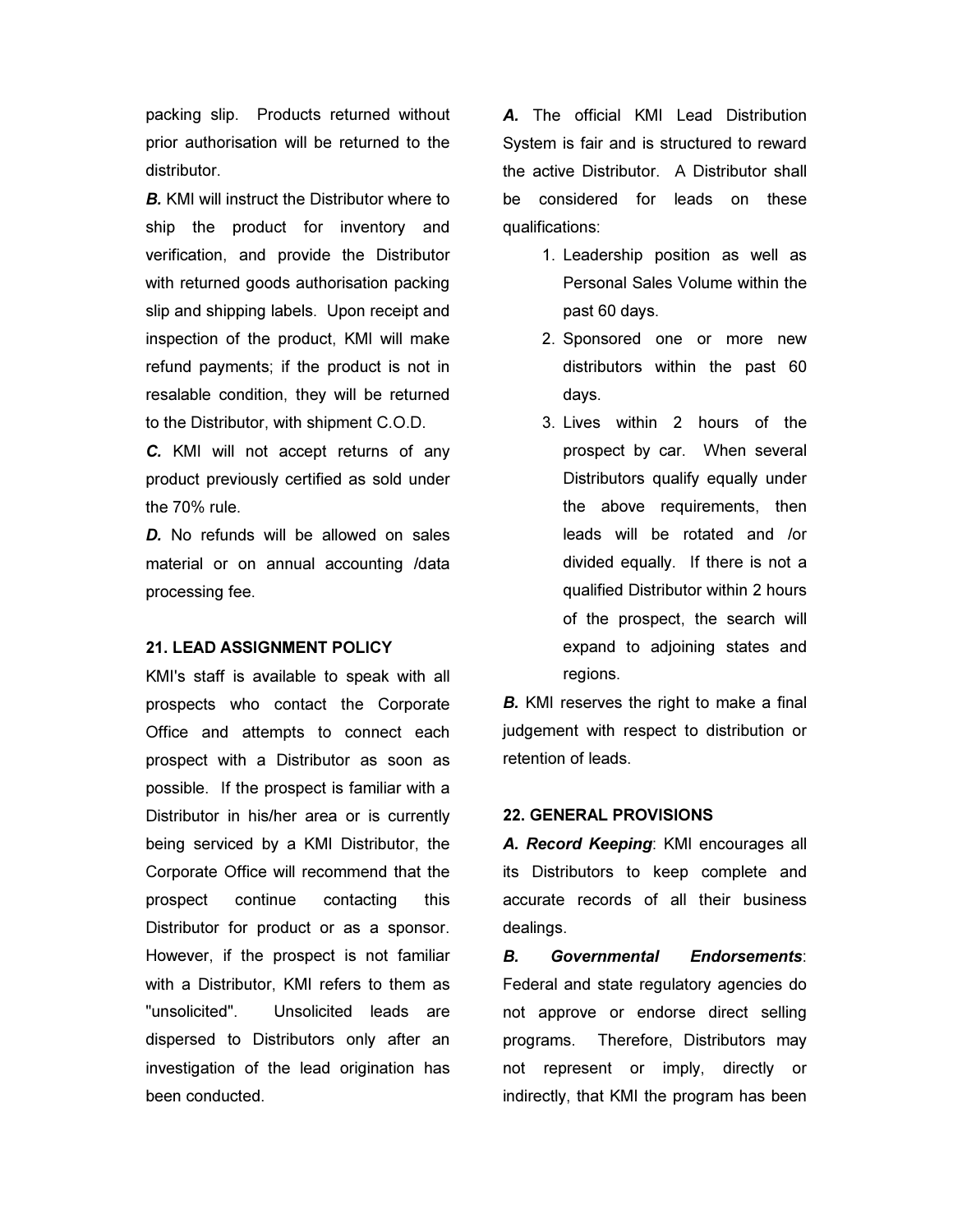approved or endorsed by any governmental agency.

*C. Amendments*: KMI reserves the right to amend the Policies and Procedures set forth herein, its wholesale or suggested retail prices, product availability and Compensation Plan as it deems appropriate. Amendments will be communicated directly to all Distributors through the appropriate KMI publications. Amendments are effective and binding on all Distributors as of the date of issuance.

*D. Non-waiver Provisions*: No failure of KMI to exercise the power under the Policies and Procedures or to insist upon strict compliance by a Distributor with any obligation or provision herein, and no custom or practice or the parties at variance with these Policies and Procedures, shall constitute a waiver of the Company's right to demand exact compliance with these Policies and Procedures. The authorised officer of the Company can affect waiver by the Company only in writing. The Company's waiver or any particular default by a Distributor shall not affect or impair the Company's rights with respect to any subsequent defaults, nor shall it affect in any way the rights or omissions by the Company to exercise any right arising from default affect or impair the Company's rights as to that or any subsequent default.

*E. Jurisdiction and Venue*: The laws of the Republic of South Africa shall govern this agreement, its interpretation, construction and enforcement. Any controversy, dispute or claim relating to this Agreement, between parties shall be resolved by binding arbitration in Johannesburg S.A. Binding Arbitration will be in accordance with the rules of the South African Arbitration Association and any judgement of the Arbitrator shall be entitled to enforcement by any court having jurisdiction over the parties.

F. *Entire Agreement*: This statement of Policies and Procedures and the Compensation Plan is incorporated into the Distributor Application and Agreement and constitutes the entire agreement of the parties regarding their business relationship.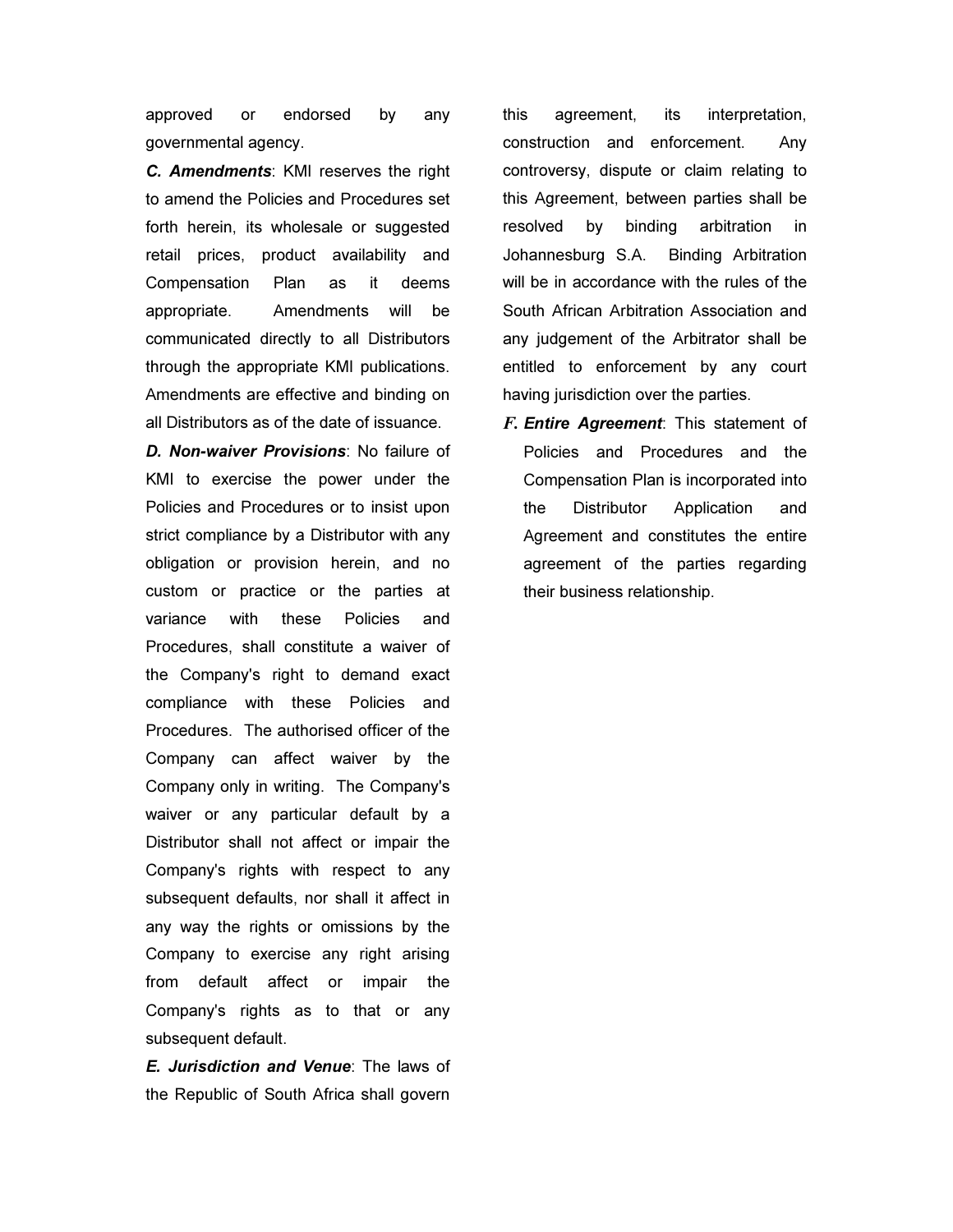# 23. BONUSES, COMMISSIONS AND **INCENTIVES**

*A. Application and Agreement*: Bonuses and commissions cannot be paid until KMI has received and accepted a KMI Enrolment Application Form from both the Distributor and his or her Sponsor.

*B. Keeping Track Of Wholesale Volume*: Distributors are responsible for keeping track of their actual personal volume during any given month, and should not rely on subtotals provided by KMI as a courtesy to all Distributors.

*C. Accounts Receivable Balance*: KMI reserves the right to deduct any account receivable balances owed to KMI from the Distributor's bonus and/ or commission cheques including but not limited to yearly Distributor renewal fees.

# 24. PURCHASE AND SALE OF PRODUCTS:

*A. Retail Sales*: KMI's program is built upon retail sales to the ultimate consumer. KMI will recognise as a retail sale purchases by non-participants and/or purchases by Distributors for personal or family use in reasonable volume which are not made for purpose of qualification or advancement.

*B. Direct Purchases*: all Distributors buy the product directly from KMI. Purchases made between Distributors in the field and not processed by the home office will not be eligible or form part of the commissions, bonuses or overrides.

*C. Payment Options*: Purchases may be prepaid by money order, cashiers cheque, bank transfer, pre-approved personal cheque, Master Card or Visa. Please ask your order taker about the restrictions.

*D. Receipts and Retail Pricing*: KMI Distributors are required to provide all retail purchasers of products with written receipts. Although KMI provides a suggested retail price as a guideline for setting retail prices, Distributors may sell KMI products at whatever retail price they and their customers agree upon. Sales tax and or VAT collected by KMI will be at the full-suggested retail price and no rebates will be made.

*F. Price Changes*: All KMI product prices are subject to change without prior notice.

*E. Product Sales in Wholesale Quantities to Non-Distributors*: KMI supplies products to its Distributors for resale to ultimate retail customers and, if necessary to supply in wholesale quantities to other KMI Distributors. Distributors are prohibited from selling in wholesale quantities to non-Distributors, who either are end-consumers or who sell to end-consumers. Since KMI has no contractual relationship with non-Distributors it is not possible to enforce KMI's high standards for services and the quality of their representation. Non-Distributors are not familiar with or bound by the Company's Distributor Agreement, and not Policies and Procedures. As such, the Company does not wish to have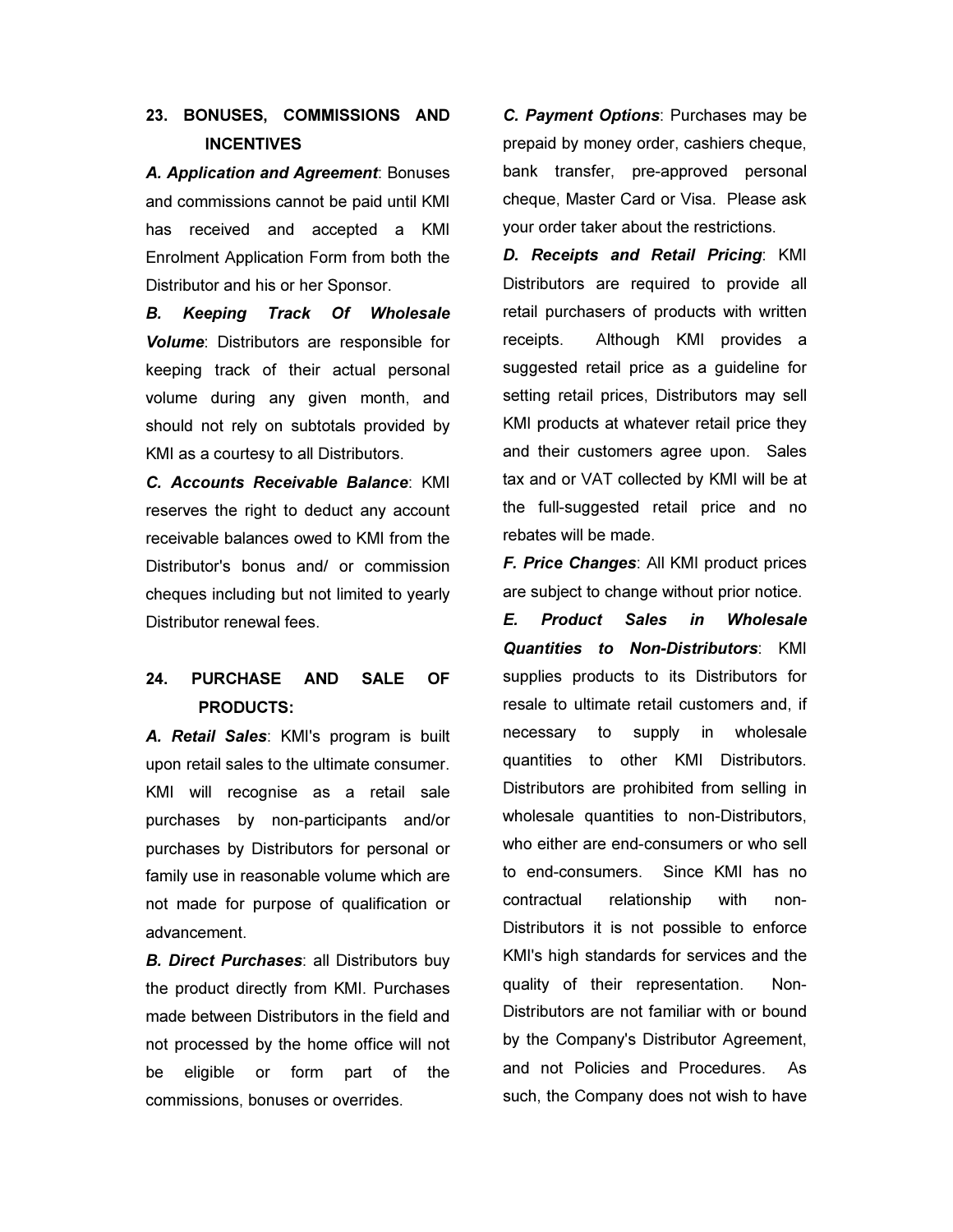its products offered to the general public by unauthorised sellers. Selling wholesale quantities to non-Distributors for resale purposes shall result in termination.

*G. Ordering*: Your KMI support team knows how important it is to fill your orders quickly and accurately. Please help us do this by following the ordering and shipping policies and procedures outlined herein.

*H. Mail Orders*: To receive your actual personal volume on mail orders in a given month, your mail order must be received by KMI no later than the last day of the month (see definition under Calendar Month). Due to variable postal service delivery times, you should mail your order far enough in advance of the monthly cutoff date to ensure that they arrive in time. You may also use guaranteed overnight service. Be warned that the Post Office Speed mail service does not operate in every city.

- 1. *Order Form*: To eliminate confusion and expedite shipments, products should be ordered only on the 'KMI Order Form" If an order has a different ID number and/or ship to address, then two separate payments must be attached to the orders and the payment must include shipping costs for each order.
- 2. *Form of Payment*: Always staple your payment to the order form

when mailing orders. Acceptable forms of payment for mail order are Visa, MasterCard, money order, cashier's cheque, certified cheque and personal cheques (ask order taker for restrictions).

*I. Fax Orders*: If you fax an order, using a credit card payment, DO NOT send a hard copy of the same order. If you do, that will result in 2 orders being processed and charged against your credit card. If you wish to order and pay by cheque you must send the cheque with the order in the mail. Copies of cheques will not be accepted on faxed orders. We will not process the order.

*J. Telephone Orders*: KMI will accept telephonic orders only from Distributors whose applications have been received and entered into our database. Necessary Information:

- 1. Name and KMI ID number
- 2. "Ordered by" name
- 3. "Ship to" address (if different from the address on your application). We do not accept general delivery destinations, or caller services.
- 4. The order in its entirety with product number and quantities of each item.
- 5. Your form of payment (if credit card, please have card number, expiration date and name on the card.)
- 6. Do not forget to record your invoice number. When all this information is ready, call KMI and the first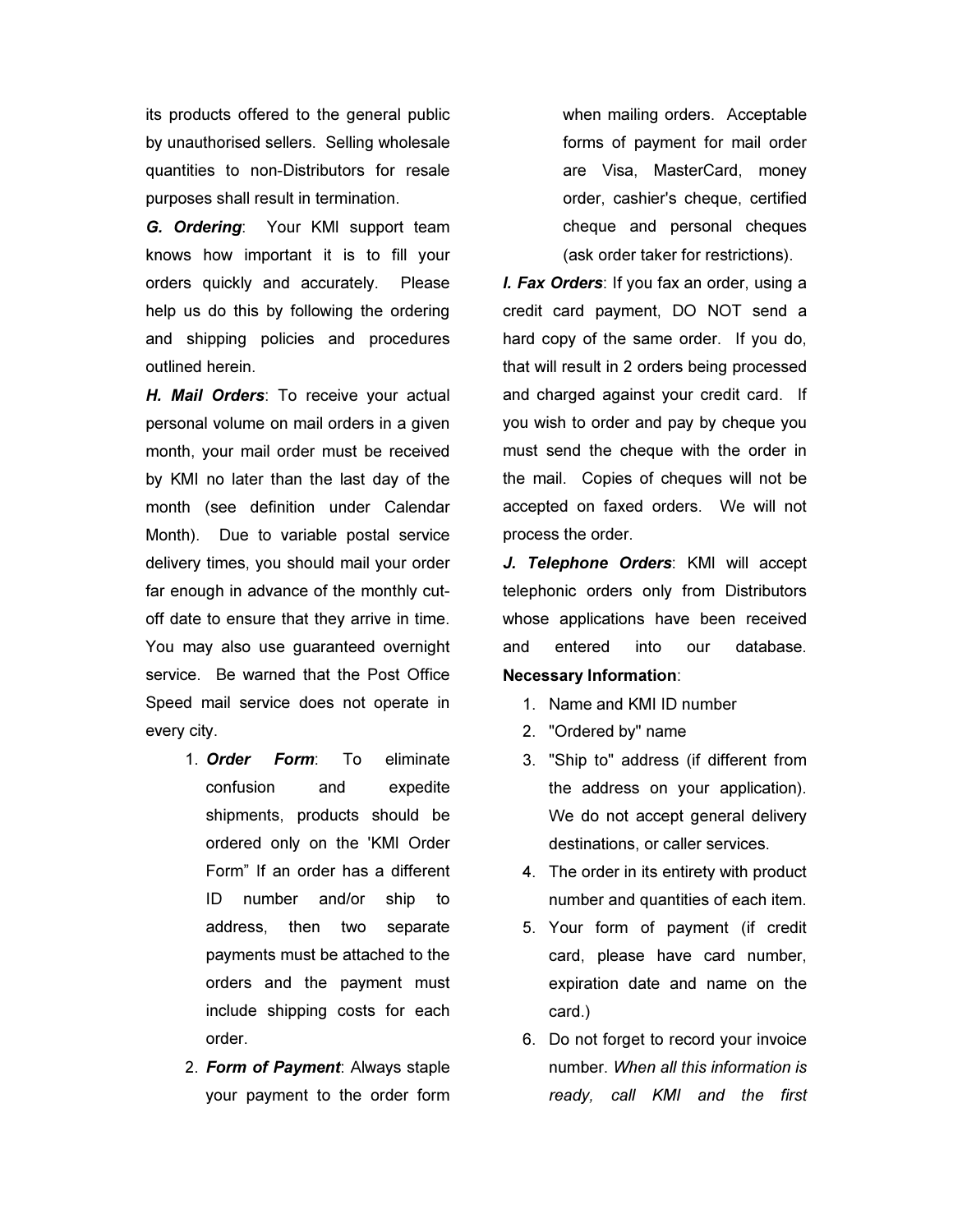available agent will take your order.

*K. C.O.D*.: The Company will not ship goods on a C.O.D. basis

*L. Back Orders*: Back orders will be shipped as soon as the products become available. Bonuses on backorders are credited to you in the calendar month in which payment for the original order was received by KMI - not when the products were shipped or received.

*M. Errors in Orders Shipped*: If individual products are missing from an order, please contact the KMI Distributor Affairs Department immediately. If you received an order in which an error has been made, you must advise KMI by telephone or in writing of the errors within five (5) working days of receipt of the order.

*N. Change of Address*: You must report all changes of address and personal information, by sending written notice with original signatures to the KMI office.

*O. Standing Orders:* Standing orders will be shipped to Distributors if or when they have failed to purchase their minimum PV quantities for the month. The products that will be sent will correspond to the last standing order as on the KMI computer system. The products will be sent in the month following the failure to purchase the required number of units. All parcels will be registered. The cost of the units plus shipping will be debited against the account of the Distributor.

## 25. OUT-OF-STOCK SITUATIONS

When KMI does not have an item you ordered in stock, but expect it to be received within 30 days, it is automatically placed on back order. The back ordered item is then either shipped automatically when available or automatically cancelled if not available within 30 days. KMI will add backordered items to PV and GV on date of payment and is entitled to keep the funds paid by the Distributors, interest-free, until the back-order is filled or cancelled. If your back-order is cancelled, your account will be credited, and the PV and GV will be reduced.

## 26. SHIPPING:

*A. Method of Shipping*: KMI ships their products by common carrier. Deliveries will be either Registered or Recorded Mail. These will be delivered to the nearest Post Office of the Distributor. General delivery destinations are not accepted.

*B. Cost of Shipping*: Will be at the prevailing rate as shown on the purchase order.

*C. Damaged Shipment*: KMI uses the finest packaging materials available and every effort is made to prevent damage. In the event that damaged merchandise is received, please contact the shipper and file a claim to collect damages. Some helpful hints:

1. Document the delivery note and the receipt, the number and the description of damaged boxes.